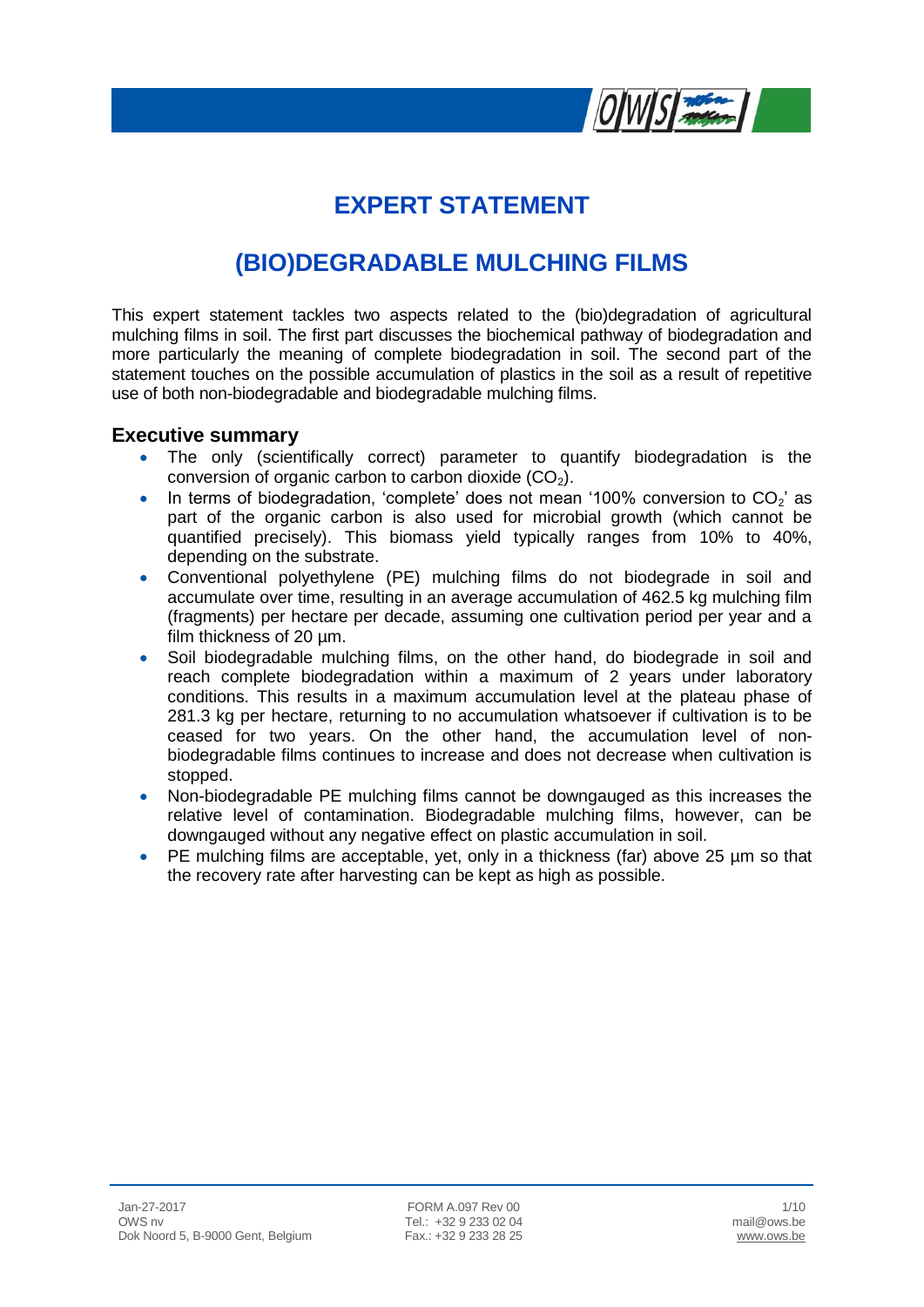### **'Complete' biodegradation in soil**

Just like any natural, organic material like leaves or straw, soil biodegradable polymers are assimilated as food and energy source by the microbial population present in soil. Bacteria and fungi use the organic carbon present in the biodegradable polymer to extract biochemical energy for driving their life processes by aerobic oxidation of the readily utilizable organic carbon. Equation 1 shows that the majority of this organic carbon is converted into carbon dioxide  $(CO<sub>2</sub>)$ , while a minor part is converted into microbial carbon (the so-called biomass yield or  $C_{\text{biomass}}$  in the equation). This biomass yield is typically between 10% and 40% depending on the substrate which is converted. The C<sub>residual</sub> consists of (partially) undegraded polymer but can also be metabolites (to be considered as in-between degradation products).

$$
C_{\text{polymer}} + O_2 \quad \Rightarrow \quad CO_2 + H_2O + C_{\text{residual}} + C_{\text{biomass}} \quad [Eq. 1]
$$

Biodegradation of a polymer is not a uniform process. Instead, both the rate and the maximum level of biodegradation of a specific polymer are very much determined by the environmental conditions on micro-level. These environmental conditions can differ with regard to moisture content, oxygen availability, pH-value, temperature, types of microorganisms (bacteria, fungi and/or actinomycetes), etc. While temperature and the presence or absence of fungi can have a big impact on the level of biodegradation, other factors mainly have an influence on the rate of biodegradation.

In other words, while the general opinion considers 'complete' to be identical to '100%', it must be noted that, when it comes to biodegradation, the word 'complete' should be interpreted slightly different, as only the amount of  $CO<sub>2</sub>$  in Equation 1 can be quantified.  $C<sub>residual</sub>$  and C<sub>hiomass</sub> cannot be quantified, since it is technically and analytically not possible to carry this out precisely. Hence, based on carbon to carbon dioxide conversion, which is already for many years the one and only parameter to quantify the level of biodegradation of a material, 100% biodegradation does not exist. Nonetheless, this should not incorrectly be interpreted as incomplete biodegradation as the 'missing' carbon is being used for microbial growth, meaning that C<sub>polymer</sub> is completely consumed.

The best known test method for the determination of the biodegradation of a polymer in soil is the international standard ISO 17556 *Plastics – Determination of the ultimate aerobic biodegradability of plastic materials in soil by measuring the oxygen demand in a respirometer or the amount of carbon dioxide evolved* (2012). This method prescribes that testing is considered valid only if the degree of biodegradation (based on carbon to carbon dioxide conversion) of the reference material cellulose has reached 60% or more at the plateau phase or at the end of the test.

A standard specification on the biodegradation of polymers in soil does not (yet) exist on ISO level. However, developments are ongoing at European (CEN) level and certification schemes for soil biodegradable polymers are already available on the market for many years. Both the draft CEN standard specification as well as the available certification schemes consider a polymer to be completely biodegradable if at least 90% (absolute or relative to cellulose) of the organic carbon present in the polymer  $(C_{\text{volume}})$  is converted to carbon dioxide within a period of maximum 2 years.

Between 2003 and 2015, OWS has run 79 biodegradation tests in soil in line with ISO 17556 varying in duration between 95 days and 1,811 days (see Figure 1). On average, cellulose reached a biodegradation level of  $90.5\% \pm 9.6\%$  at the end of the test, with 73.0% as a minimum and 112.8% as a maximum. The biodegradation percentage above 100% can be explained by a synergistic effect, also called priming.

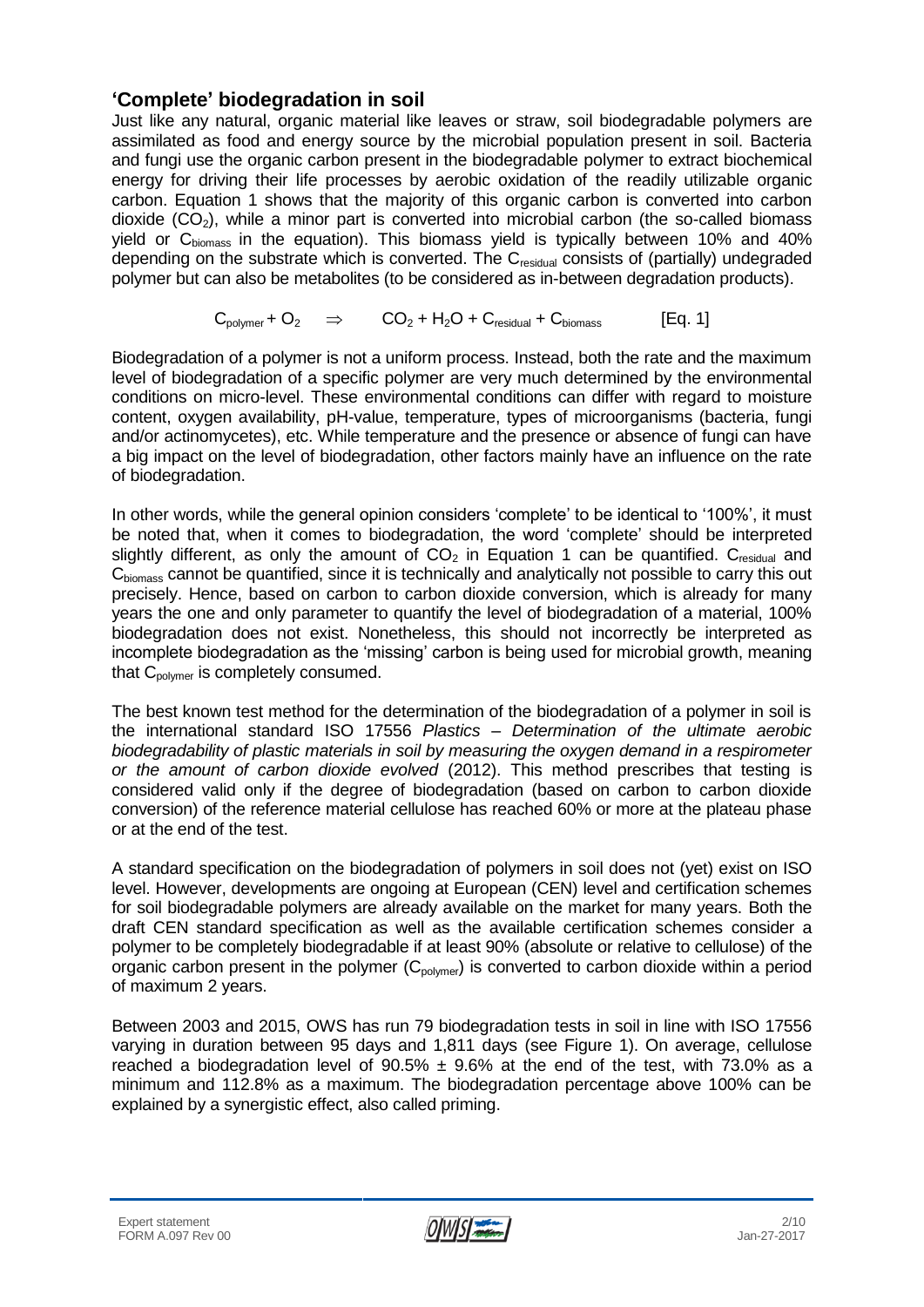From Figure 1 it can be concluded that, on average, 90% of the organic carbon in cellulose is converted into  $CO<sub>2</sub>$ , while 10% is used for biomass production and is hence converted into C<sub>biomass</sub>. Straw, on the other hand, shows biodegradation levels (at plateau) between 67.0% and 78.3%, while wood fibres and other natural materials like birch leaves and pine needles, which contain relatively high levels of lignin and hence biodegrade (much) slower, only reach biodegradation levels of approximately 60%.

OWS also has ample data on soil biodegradation of biopolymers, including, for instance, data obtained within the EU project Open-BIO which received funding from the European Union Seventh Framework Programme under grant agreement n° 613677 (see Figure 2). While cellulose reached a biodegradation level of 84.9% after 141 days, which falls within the abovementioned range of  $90.5\% \pm 9.6\%$ , polyhydroxybutyrate (PHB) and polybutylene sebacate (PBSe) show biodegradation levels of 86.3% after 120 days and 74.0% after 141 days, respectively.

Given that both PHB and PBSe are close to their plateau phase, it can (again) be concluded that not all  $C_{\text{polvmer}}$  is converted to  $CO<sub>2</sub>$  and part is used for biomass production as well. PHB shows a biodegradation profile similar to cellulose, with approx. 10-15% of  $C_{\text{polymer}}$  used for biomass production, while PBSe biodegrades slower and more  $C_{\text{polvmer}}$  is used for biomass.



*Figure 1. Level of biodegradation (at plateau phase) obtained for cellulose in ISO 17556 testing performed at OWS in the period 2003-2015*

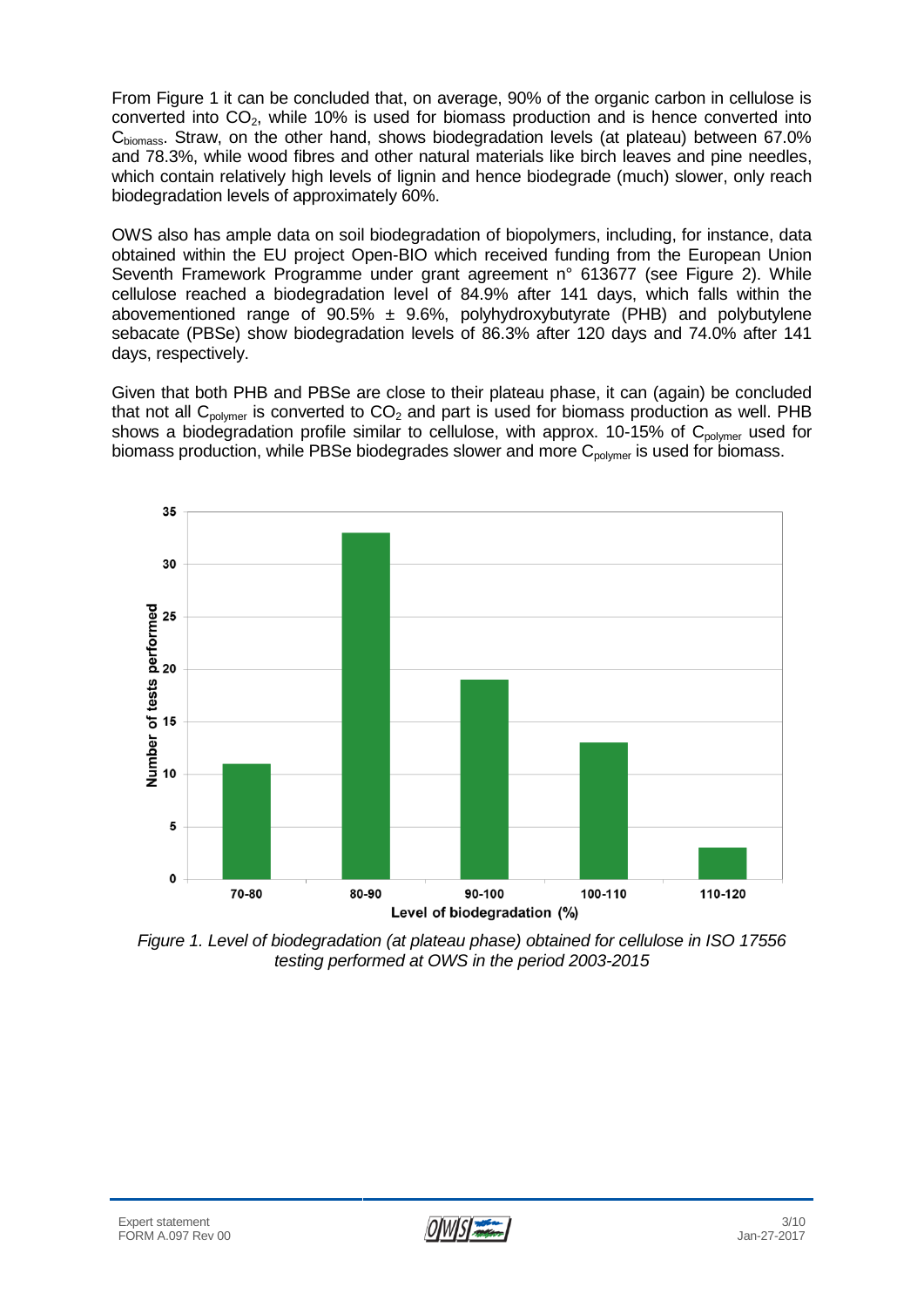

*Figure 2. Level of biodegradation obtained in soil in ISO 17556 testing performed at OWS on PHB, PBSe and LDPE*

A similar conclusion can also be made for polybutyrate adipate terephthalate (PBAT). After 181 days, an absolute biodegradation of  $94.4\% \pm 1.7\%$  was measured, proving that (again) part of  $C_{\text{polymer}}$  was converted into biomass and not all is converted to  $CO_2$  (see Figure 3).



*Figure 3. Biodegradation in soil of a certified PBAT mulching film\**

In other words, the amount of carbon used for biomass production depends on the substrate and, as mentioned above, varies between 10% and 40%. A reliable method to measure biomass formation during biodegradation testing does, however, not yet exist.

 \* The certified PBAT mulching film referenced in Figure 3 concerns an ecovio® mulching film certified as biodegradable in soil.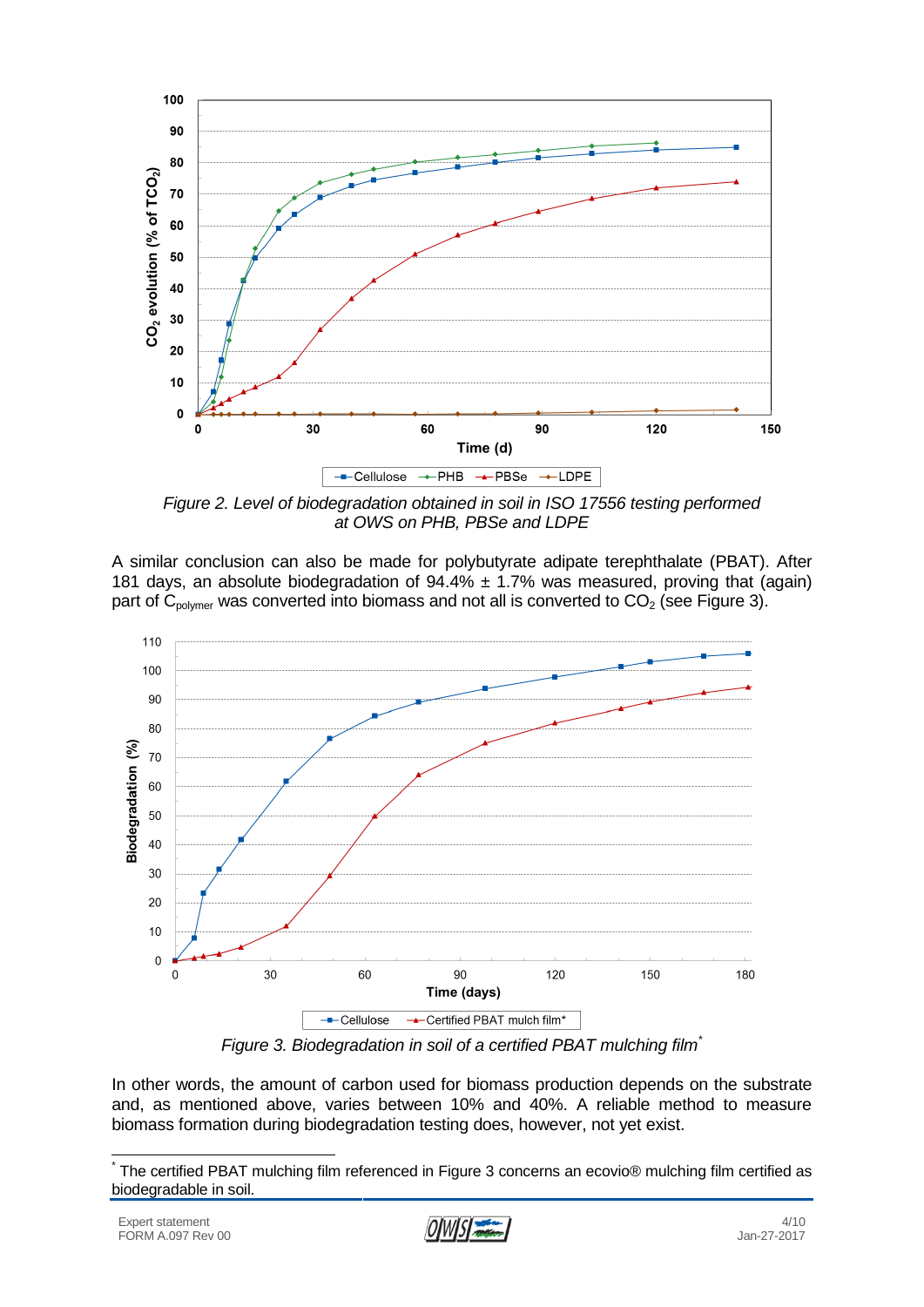### **Accumulation of plastics in soil**

Traditionally, mulching films are produced from non-renewable petroleum-based polymers, like polyethylene (PE). In particular, low-density polyethylene (LDPE) is the most widely used PE grade by vegetable growers due to its relatively good mechanical and optical properties. These LDPE mulching films vary in thickness between 15 µm and 50 µm.

Normally, the service life of mulching film exceeds the duration of crop cycles, allowing proper removal after harvesting. Nonetheless, it is estimated that, depending on the thickness of the applied mulching film, as much as 68% of the mulching film is not removed from the field as removal is time-consuming (about 16 hours per hectare) and disposal expensive (up to  $\epsilon$  300 per hectare). Mulching films are therefore usually broken into pieces during soil preparation for the next crop, leaving pieces of plastic buried in soil as well as on the soil surface.

Pieces of PE mulching film buried in soil will not fragment further, while pieces on the soil surface will become brittle because of solar irradiation and consequent oxidation and subsequently fragment with a rate varying in function of the thickness of the mulching film, precise composition of the PE and weather conditions. As a result, in the end, also these pieces will end up buried in the soil and will accumulate over time.

According to a note in the European standard EN 13655 *Plastics – Mulching thermoplastic films for use in agriculture and horticulture* (2002), the observed levels of contamination of mulching films with soil and vegetal residues can vary from 70% to 90%. In other words, the thinner the mulching film, the higher the relative level of contamination and hence the more difficult (and expensive) the removal, recovery and/or recycling. Therefore, downgauging is not an option for PE mulching films. It can be concluded that while for 25 µm mulching films a collection rate of 90% can be guaranteed, this collection rate significantly drops due to the relative level of contamination to respectively 75% and 32% in the case of 20 µm respectively 10 µm mulching film.

Assuming an average thickness of 20  $\mu$ m and an average density of 925 kg/m<sup>3</sup> for LDPE, 185.0 kg of mulching film is needed per crop per hectare. With approx. 25% of the mulching film not being removed after harvesting, this converts to 46.25 kg of non-biodegradable inert PE mulching film (fragments) per crop per hectare remaining in the soil. The soil depth where these plastic fragments typically end up after use is presumed to be 20 cm, which corresponds to the normal depth of soil tillage. In other words, at the end of each cultivation period, 46.25 kg of (non-biodegradable) PE film fragments will end up in a volume of soil equal to 2,000 m<sup>3</sup>. This amount of soil weighs approximately 3,000 tonnes, considering a soil bulk density of 1.5 tonne/ $m<sup>3</sup>$ , which means that the plastic accumulation rate would be, on average, 0.0015% per year (assuming only one cultivation period per year).

In case of a 25 µm PE mulching film and considering an average collection rate of 90%, 23.13 kg of mulching film (fragments) would remain in the soil per crop per hectare per year. However, if a 10 µm PE mulching would be used, characterized by an average collection rate of only 32%, 62.9 kg of mulching film (fragments) would remain in the soil per hectare per crop per year.

Without considering a potential growth of the mulching film industry, the level of accumulation when using 20 µm PE mulching films and one cultivation period per year increases to 462.5 kg mulching film (fragments) per hectare after 10 years, 2.3 tonnes per hectare after 50 years and even 4.6 tonnes per hectare after 100 years (see Figure 4). It must, however, be noted that these figures are average figures and the actual accumulation load depends on the thickness and density of the PE mulching film used and the number of crops cultivated and hence number of mulching films used per year. Figure 4 shows the increase in accumulation for 3 scenarios: one crop per year and a 20  $\mu$ m film thickness, two crops per year and a 20  $\mu$ m film thickness and two crops per year and a 10 µm film thickness.

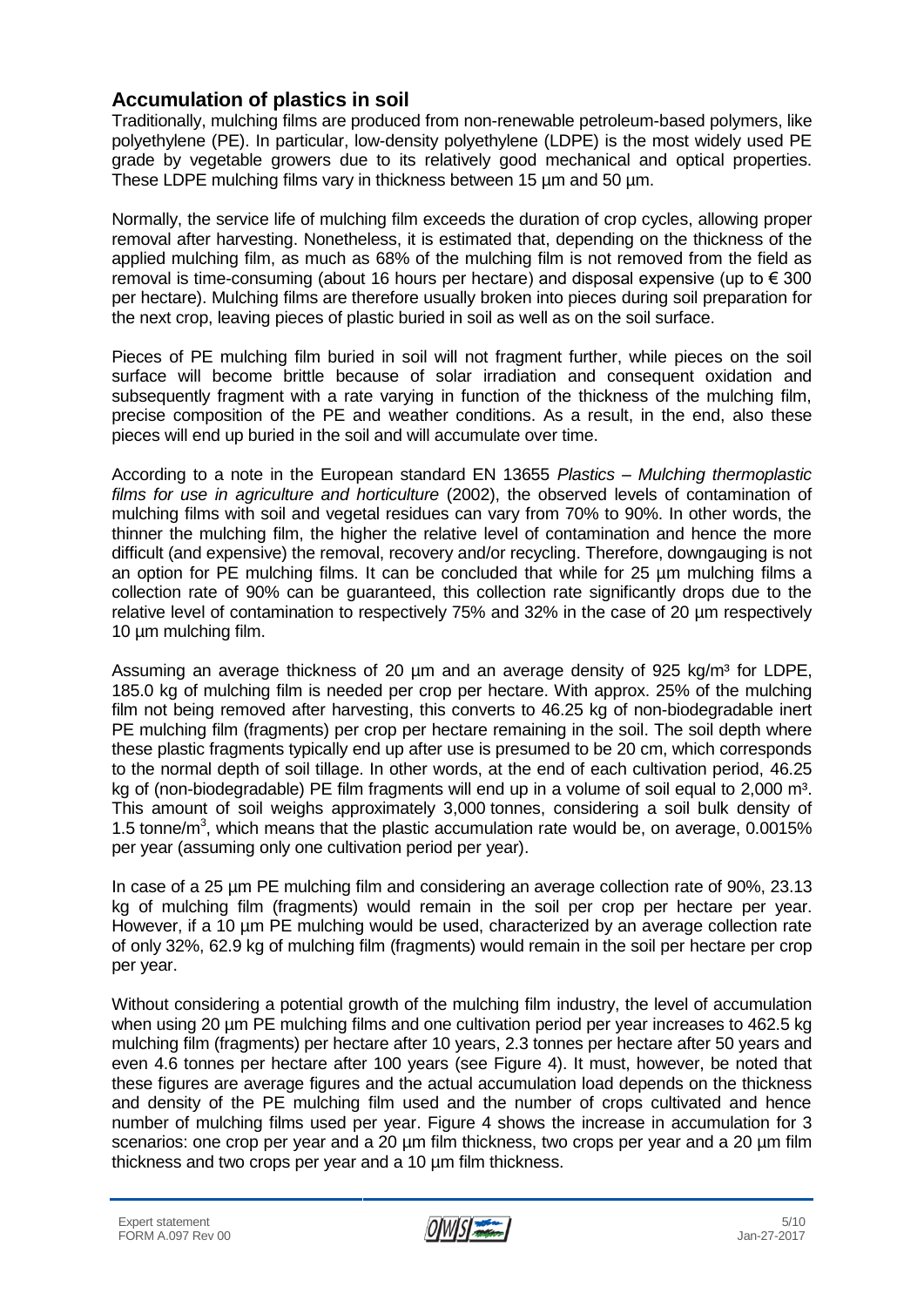According to several market studies, the mulching film market is expected to grow at a decent pace during the coming decade following the growing demand for high-quality crops and the need for (further) optimization of food production due to the increasing population. In the early 2000s, 'only' 2-3 million tonnes of mulching film was used on an annual basis, while in 2012 this was already 4.4 million tonnes. In the next years, it is estimated that this market will grow further at an average growth rate of 5.7% per year up to 2019.

Mulching films produced from biodegradable polymers can be ploughed into the soil at the end of the growing season without causing any plastic accumulation on long-term.

A typical biodegradable mulching film is 15  $\mu$ m thick and has a density of 1,250 kg/m<sup>3</sup>. As such, 187.5 kg of mulching film is used per crop per hectare. If complete biodegradation in soil has been obtained under laboratory conditions, all organic carbon within the polymer  $(C_{\text{volume}})$ will be converted to carbon dioxide or used for biomass production. Under laboratory conditions (25°C), this means that at least 90% of the organic carbon has been converted to  $CO<sub>2</sub>$  within a period of maximum 2 years. In reality, the biodegradation rate will depend on the environmental conditions (temperature, moisture content, etc.). It must, however, be noted that one of the reasons of using mulching film is increasing soil temperature. Nevertheless, also at temperatures below 25°C complete biodegradation is expected to be reached. Considering a Q10 factor of 2, and assuming worst-case scenario, complete biodegradation would be obtained within maximum 4 years at 15°C.

The biodegradation profile of biodegradable polymers varies from one polymer to the other, making it impossible to calculate the level of temporary accumulation in soil. Based on an average thickness of 15  $\mu$ m and an average density of 1,250 kg/m<sup>3</sup>, the top 20 cm (normal depth of soil tillage) of soil would contain 0.0063% of biodegradable mulching film fragments at the end of the cultivation period. Assuming the biodegradation profile follows a linear approach and average temperature of the soil during cultivation is 25°C, 50% of the plastic fragments would have been converted to  $CO<sub>2</sub>$  and biomass after one year. In other words, maximum accumulation level would be 0.0094% of biodegradable plastic fragments (0.0063% from cultivation period  $x + 50\%$  of 0.0063% from cultivation period x-1), which corresponds to 281.3 kg per hectare. This is assuming a new year brings a new cultivation period and hence a new mulching film.

However, if the field would not be used for 2 years, using no new mulching films, the remaining mulching film (fragments) would biodegrade further and would have been completely biodegraded at the end of the 2 years period, leaving no accumulation whatsoever. In the case of non-biodegradable PE fragments, however, the accumulation level increases each year and also remains even if no new mulching films are being used. Figure 5 shows the accumulation of mulching film (fragments) over time, assuming a cycle of 2 years with one crop per year, following by two years of no cultivation.

Finally, it should also be noted that in reality the film itself needs to biodegrade in soil while under laboratory conditions testing is performed using powder (obtained through milling of pellets). Figure 6, however, shows that the biodegradation rate at start is actually higher for film compared to powder. This is also not surprising as film samples have a thickness of approximately 15 µm, while powder samples obtained through milling of pellets usually have a particle size of a couple of hundreds of microns. In other words, in reality, biodegradation of mulching films is expected to proceed quicker compared to laboratory conditions (assuming moisture content and temperature are identical in both conditions).

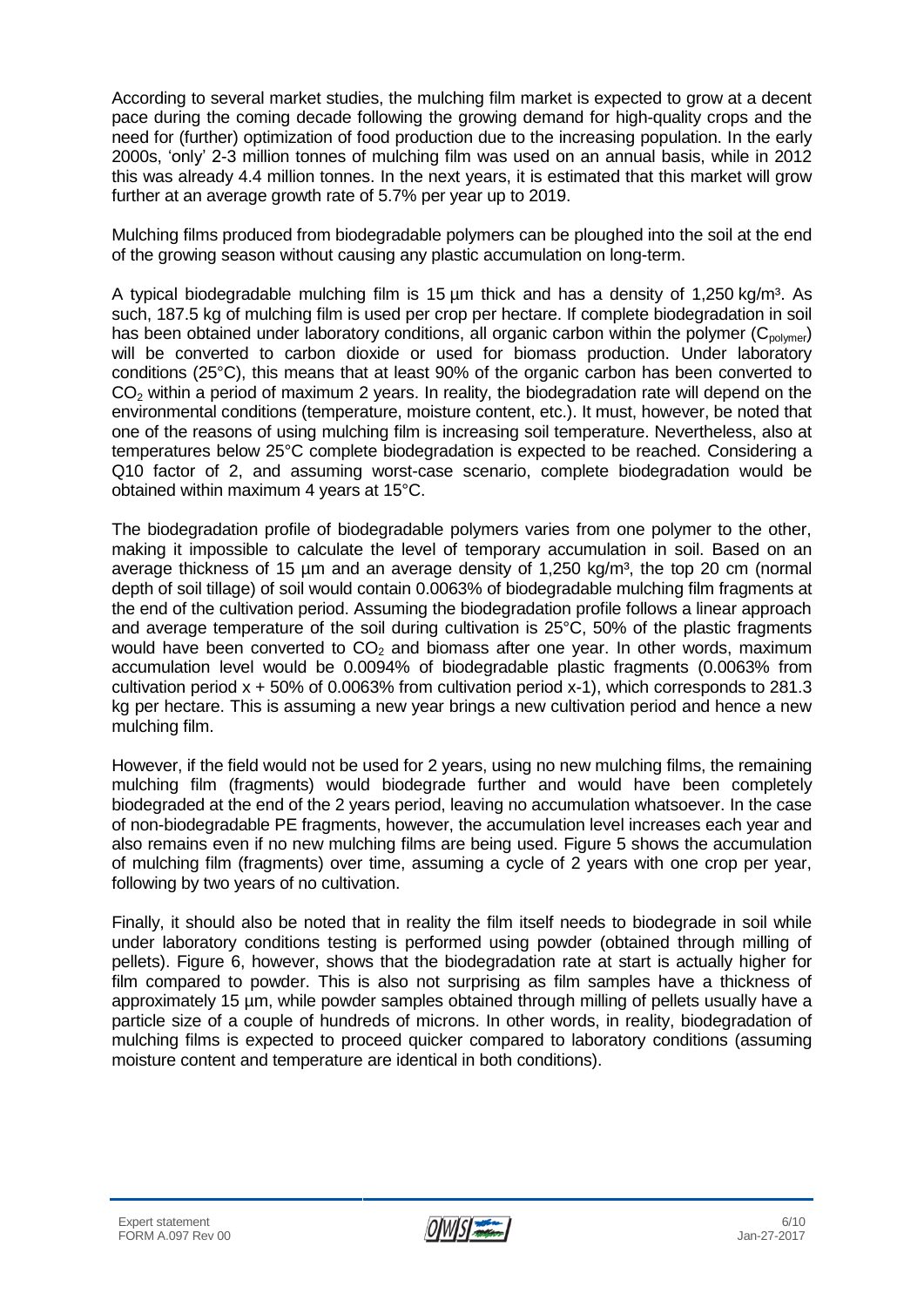

*Figure 4. Schematic overview of the increase in accumulation of PE and biodegradable plastic fragments in soil (not considering the expected growth rate of the mulching film industry)*



*Figure 5. Schematic overview of the accumulation of PE and biodegradable plastic fragments in soil assuming a cycle of 2 years of cultivation and 2 years of no cultivation (not considering the expected growth rate of the mulching film industry)*

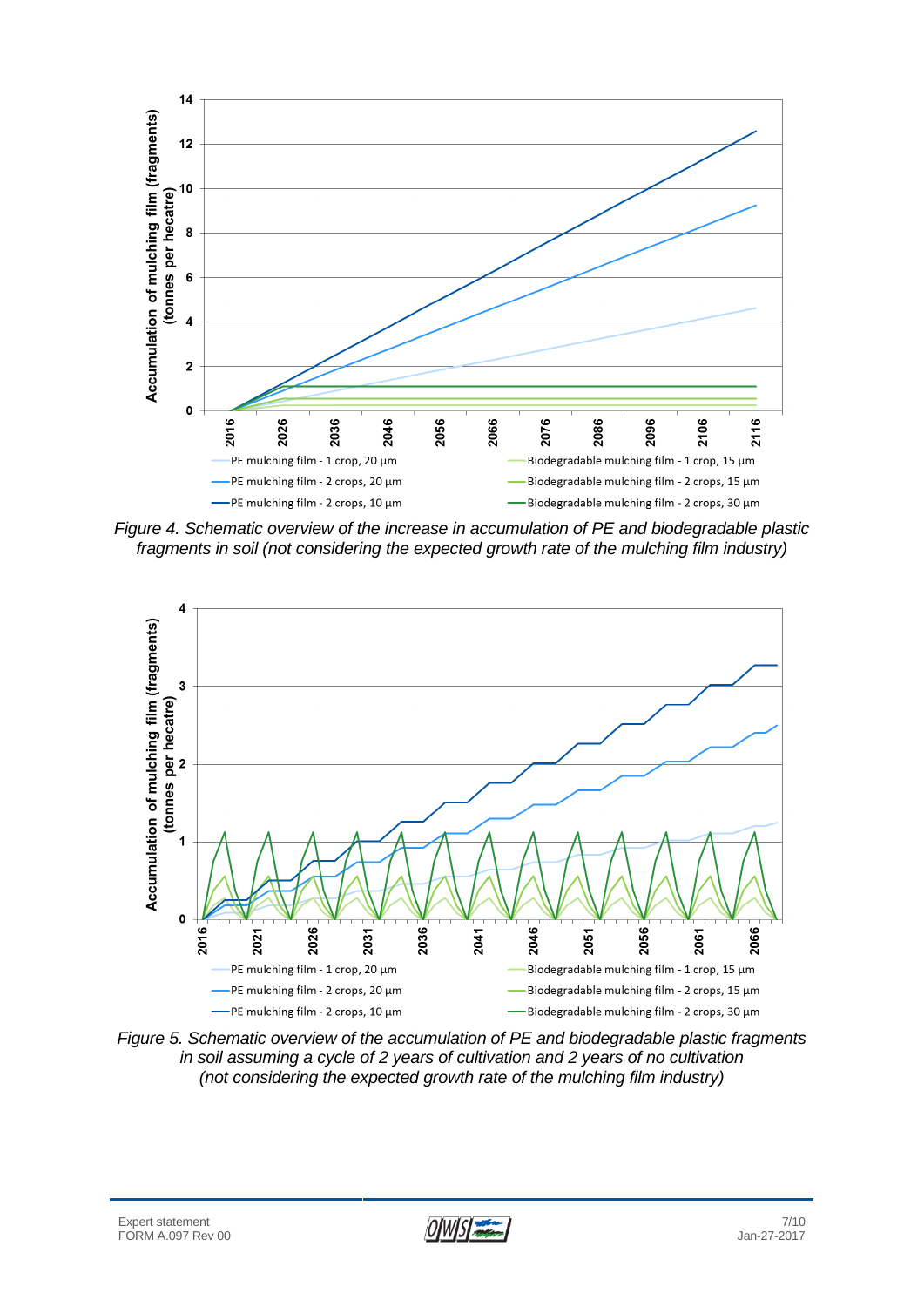

*Figure 6. Comparative biodegradation test on mulching film (powder versus film)*

Gent, Jan-30-2017

 $\overline{\phantom{a}}$ 

l.

Bruno DE WILDE Sam DECONINCK Lab Manager Lab Project Manager OWS nv

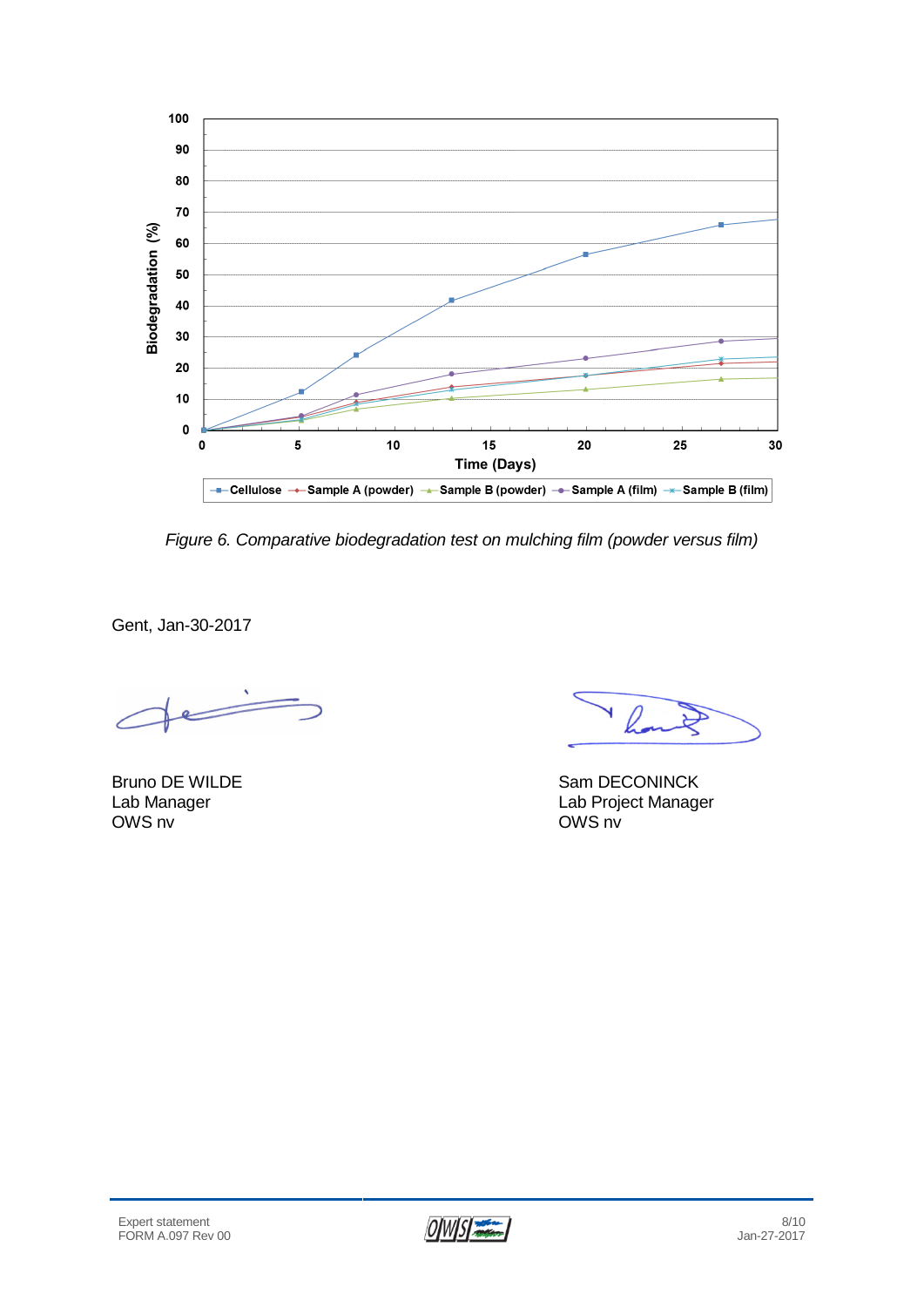#### **References**

- [1] Handbook of Biodegradable Polymers, 2<sup>nd</sup> Edition. Editor: Catia Bastioli. Smithers Rapra. ISBN: 978-1-84735-526-3
- [2] EU project Open-Bio [\(www.open-bio.eu\)](http://www.open-bio.eu/), received funding from the European Union Seventh Framework Programme under grant agreement n° 613677 and aims at increasing the uptake speed of standards, labels and harmonized product information lists for bio-based products.
- [2] Kyrikou, I. and Briassoulis, D. *Biodegradation of Agricultural Plastic Films: A Critical Review*. J Polym Environ (2007) 15:125-150
- [3] Ngouajio, M., Auras, R., Fernandez, R. T., Rubino, M., Counts Jr., J. W. and Kijchavengkul, T. *Field Performance of Aliphatic-aromatic Copolyester Biodegradable Mulch Films in a Fresh Market Tomato Production System*. HortTechnology (2008) 18:605-610
- [4] Kasiraian, S. and Ngouajio, M. *Polyethylene and biodegradable mulches for agricultural applications: a review*. Agron. Sustain. Dev. (2012) 32:501-529
- [5] *Ecological Benefits of Biodegradable Mulching film*. Presentation by Tijana Duric at the conference "Micro-plastics – Sources, impacts and solutions" in Cologne, 23-24 November 2015.
- [6] *Global Warming Potential – Consideration of Different PE Mulch Film Thicknesses and Recycling Rates*. Presentation by BASF.
- [7] Scarascia-Mugnozza, G., Sica, C. and Russo, G. *Plastic Materials in European Agriculture. Actual Use and Perspectives*. Journal of Agricultural Engineering (2011) 3:15- 28
- [8] *Agricultural Films (LDPE, LLDPE, HDPE, EVA/EBA, Reclaims and Others) Market for Greenhouse, Mulching and Silage Applications – Global Industry Analysis, Size, Share, Growth, Trends and Forecasts, 2013 – 2019*, Transparency Market Research, 2013
- [9] *Agricultural Films Market by Type (LLDPE, LDPE, HDPE, EVA, Reclaim), Applications (Greenhouse, Sliage and Mulch) and Geography (North America, Asia-Pacific, Europe and RoW) – Global Trends & Forecast to 2020*, MarketsandMarkets, 2015
- [10] TC 249 WI 00249875:2016 *Plastics – Biodegradable thermoplastic mulch films for use in agriculture and horticulture – Requirements and test methods*